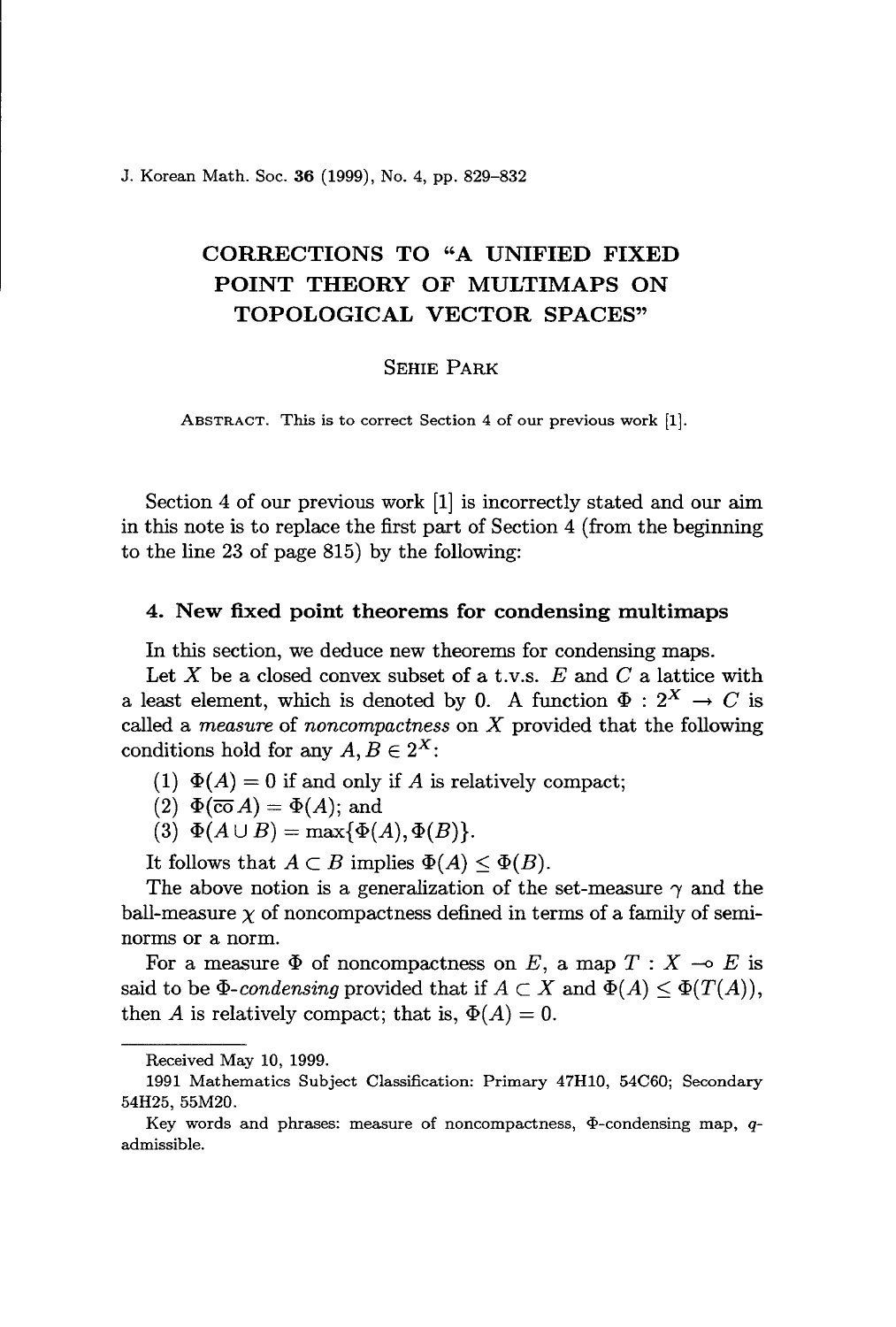### 830 Sehie Park

From now on, we assume that  $\Phi$  is a measure of noncompactness on the given set  $X$  in a t.v.s.  $E$  or on  $E$  if necessary.

Note that any map defined on a compact set or any compact map is  $\Phi$ -condensing. Especially, if *E* is locally convex, then a compact map  $T : X \multimap E$  is  $\gamma$ - or  $\gamma$ -condensing whenever X is complete or E is quasi-complete.

The following is well-known; for example, see Mehta *et al. [1997].*

LEMMA. *Let* X be a *nonempty closed* convex *subset of* a t. *v.s. E* and  $T : X \longrightarrow X$  a  $\Phi$ -condensing map. Then there exists a nonempty *compact convex subset*  $K$  *of*  $X$  *such that*  $T(K) \subset K$ .

Note that even if  $X$  is admissible, we can not say that  $K$  is admissible in  $E$ . Therefore, we need the following concept:

A nonempty subset X of a t.v.s. *E* is said to be *q-admissible* if any nonempty compact convex subset  $K$  of  $X$  is admissible. We give some examples of q-admissible sets as follows:

(1) Any nonempty locally convex subset of a t.v.s.

(2) Any nonempty subset of a locally convex t.v.s.

(3) Any nonempty subset of a t.v.s. *E* on which its topological dual  $E^*$  separates point. Note that any compact convex subset of such a space *E* is affinely embeddable in a locally convex t.v.s.; see Weber [1992b].

It should be noted that an admissible t.v.s. (in the sense of Klee [1960]) and a q-admissible t.v.s. can be also defined.

From Theorem 1 and Lemma, we have the following:

THEOREM 2. *Let* X be a *q-admissible closed convex subset of* a *t.v.s. E.* Then any  $\Phi$ -condensing map  $F \in \mathfrak{B}^{\kappa}(X,X)$  has a fixed *point.*

*Proof.* By Lemma, there is a nonempty compact convex subset K of X such that  $F(K) \subset K$ . Since  $F \in \mathfrak{B}^{\kappa}(X,X)$ , there exists a closed map  $\Gamma \in \mathfrak{B}(K,K)$  such that  $\Gamma(x) \subset F(x)$  for all  $x \in K$ . Since  $\Gamma$  is compact and  $K$  is admissible, by Corollary 1.1, it has a fixed point  $x_0 \in K$ ; that is,  $x_0 \in \Gamma(x_0) \subset F(x_0)$ . This completes our proof.  $\Box$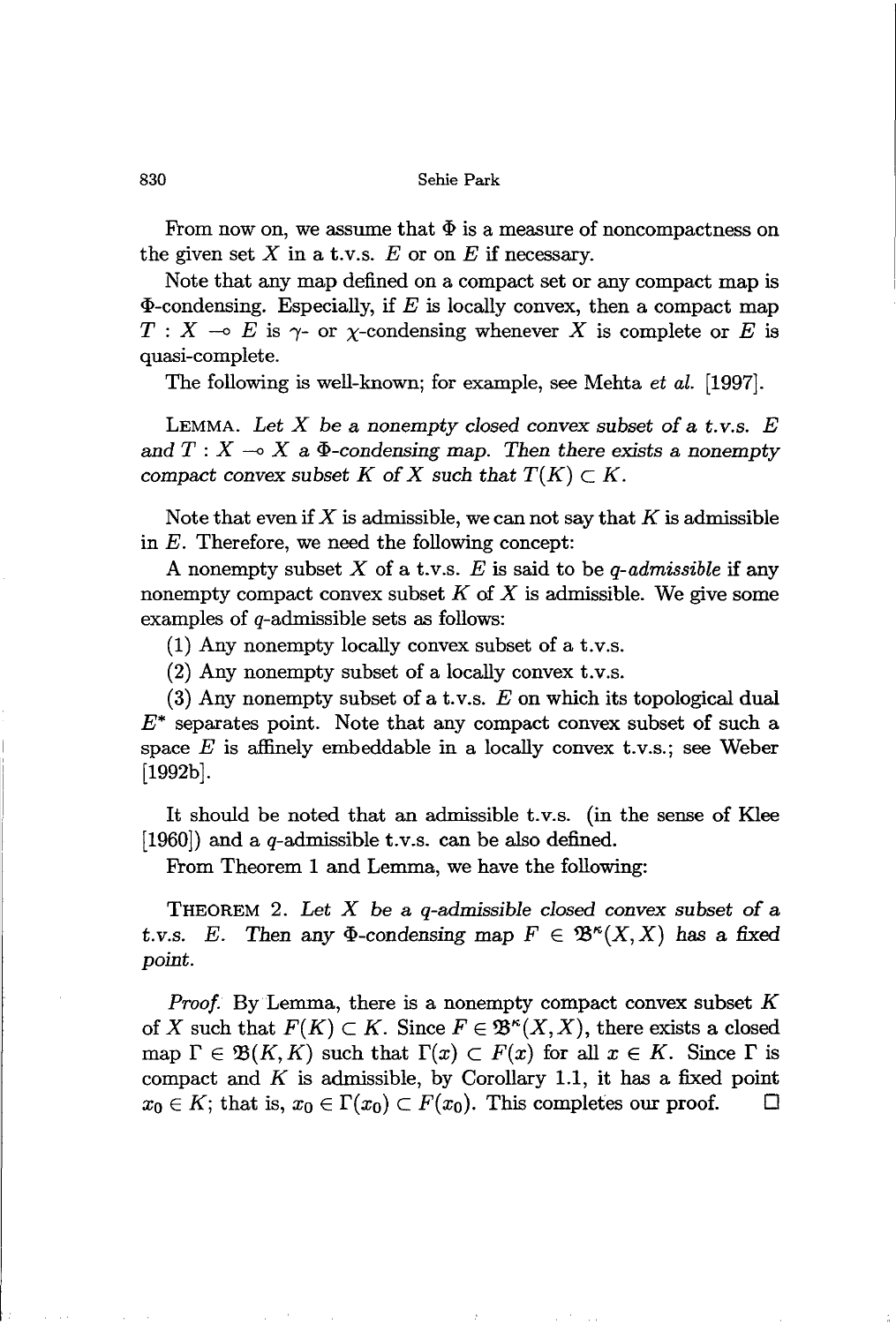COROLLARY 2.1. *Let* X be a *q-admissible closed convex subset* of a *t.v.s. E.* Then any closed  $\Phi$ -condensing map  $F \in \mathcal{B}(X,X)$  has a *fixed point.*

COROLLARY 2.2. *Let* X be a *q-admissible closed convex subset* of a *t.v.s. E.* Then any  $\Phi$ -condensing map  $F \in \mathfrak{B}^{\sigma}(X,X)$  has a fixed *point.*

In the remainder of this section, we list more than ten papers in chronological order, from which we can deduce particular forms of Theorem 2.

Darbo [1955]: Recall that Kuratowski defined the measure of noncompactness,  $\alpha(A)$ , of a bounded subset A of a metric space  $(X, d)$ :

 $\alpha(A) = \inf \{ \varepsilon > 0 : A$  can be covered by a finite number of sets of diameter less than or equal to  $\varepsilon$ .

Let  $T : X \to X$  be a continuous map. Darbo calls *T* an  $\alpha$ *contraction* if given any bounded set A in X,  $T(A)$  is bounded in X and

$$
\alpha[T(A)] \leq k\alpha(A),
$$

where the constant *k* fulfills the inequality  $0 \leq k \leq 1$ .

Darbo [1955] showed that if  $G$  is a closed, bounded, convex subset of a Banach space X and  $T: G \to G$  is an  $\alpha$ -contraction, then T has a fixed point.

Sadovskii [1967]: Introduced the notion of condensing maps in Banach spaces and obtained a form of Corollary 2.1 extending the above result of Darbo.

### *This is the end of our corrections.*

REMARKS. 1. Our failure in [1] is mainly based on the unjustified fact that every admissible set is  $q$ -admissible. It would be interesting to prove or disprove this statement.

2. Until now, the results in Section 4 were used for locally convex t.v.s. only. There exists a measure of noncompactness on a certain subset in a more general t.v.s.